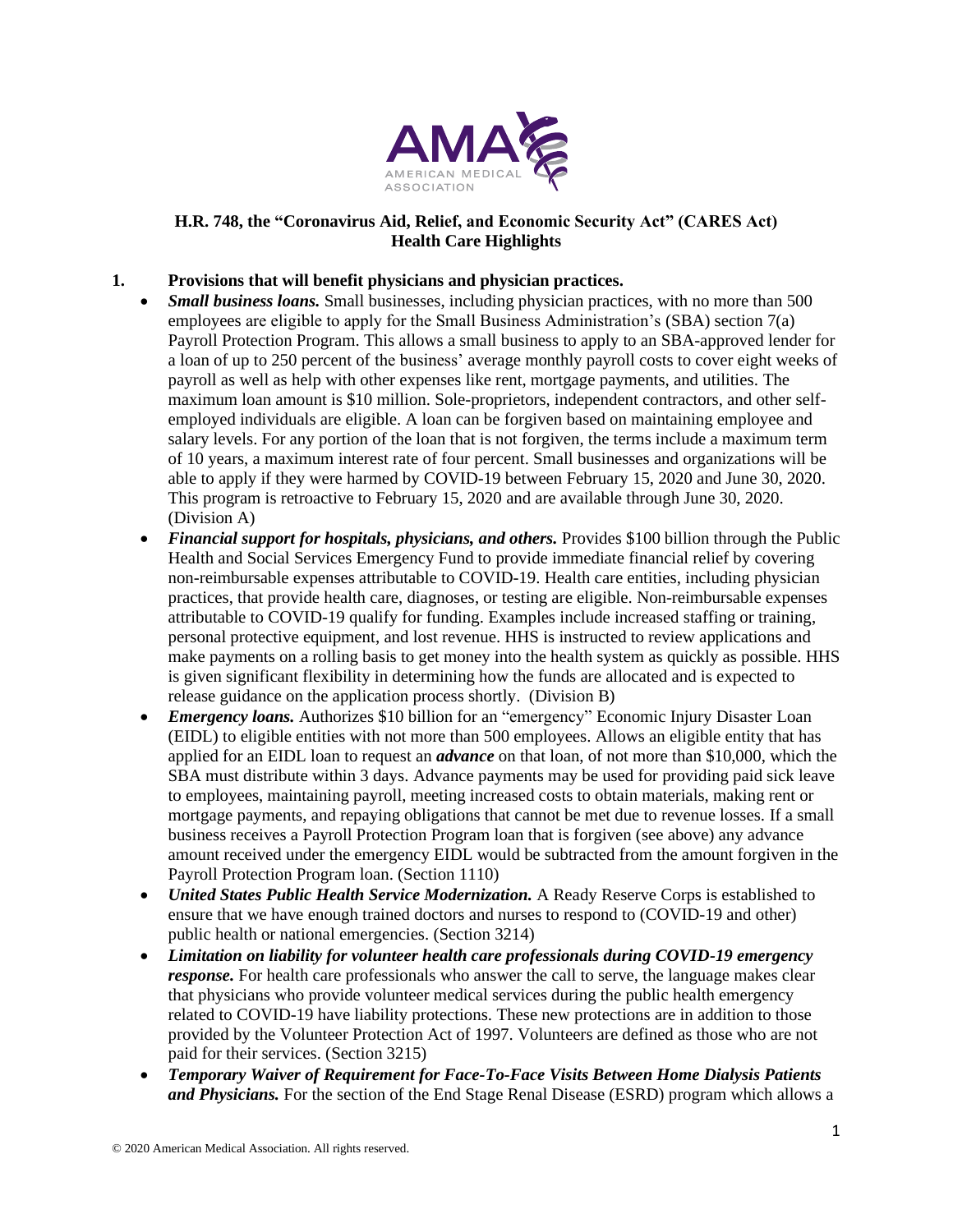patient to receive monthly ESRD clinical assessments via telehealth, waives the requirements for face-to-face clinical assessment during the first 3 months of dialysis and at least every 3 months in the case of a national emergency. This will allow physicians to continue to serve their patients in a manner consistent with maintaining safe distances. (Section 3706)

- *Adjustment of Sequestration*. Increases provider funding through immediate Medicare sequester relief. During May 1, 2020 – December 31, 2020, Medicare programs are exempt from reduction under any sequestration order issued. (Section 3709)
- *Requiring Medicare Prescription Drug Plans and MA-PD Plans to Allow During the COVID-19 Emergency Period for Fills and Refills of Covered Part D Drugs for up to a 3-Month*  **Supply.** This will free up the practice resources by allowing prescriptions to be written and filled for a longer period of time. (Section 3714)
- *Confidentiality and disclosure of records relating to substance use disorders.* Nothing in the bill requires a patient to consent to share his or her records for treatment, payment, or health care operations (TPO); rather, this section is intended to ease the administrative burden associated with sharing the records of willing individuals who want better care coordination. Additionally, 42 CFR Part 2 programs will not be required to share information for TPO purposes if a patient does not sign a consent form permitting such exchange. In other words, the language in this bill accomplishes the AMA's goals of easing some of the administrative burden associated with exchanging 42 CFR Part 2 records while still giving patients the critically important option to seek confidential care at a Part 2 program knowing their information will not be shared without their explicit written consent. (Section 3221)
- *Notification mechanisms for substance use disorders*. This bill creates breach notification mechanisms and penalties for violations. (Section 3221)

# **2. Provisions that will benefit medical students.**

- *Defers student loan payments and interest.* Defers student loan payments, principals, and interests through September 30, 2020. Additionally, during this time, involuntary collection related to student loans will be suspended. (Section 3513)
- *Federal Student Loan Flexibility.* Allows students who withdraw from school as a result of COVID-19 to not return Pell grants, other grant assistance, or loans. Additionally, for students who withdraw from school as a result of COVID -19, the current academic term would be excluded from counting toward lifetime subsidized loan or Pell grant eligibility. (Sections 3506, 3507, and 3508)
- *Use of Supplemental Educational Opportunity Grants for Emergency Aid.* Schools are allowed to use Supplemental Educational Opportunity Grants as emergency financial aid grants to assist graduate students with unexpected expenses and unmet financial needs that arise as the result of COVID-19. (Section 3504)
- *Federal Work-Study Flexibility During a Qualifying Emergency.* Institutions are allowed to transfer unused work-study funds to be used for supplemental grants. Additionally, it would give institutions the ability to issue work-study payments to student who are unable to work due to work-place closures, as a result of COVID-19, as a lump sum or in payments similar to paychecks. (Sections 3503 and 3505)
- *Continuing Education at Affected Foreign Institutions.* Supports foreign education institutions, including graduate medical programs, as they offer distance learning to U.S. students receiving Title IV funds for the duration of the COVID-19 pandemic. (Section 3510)

## **3. Provisions that expand telehealth.**

• *Telehealth network and telehealth resource centers grant programs.* Health Resources and Services Administration (HRSA) grant programs that promote the use of telehealth technologies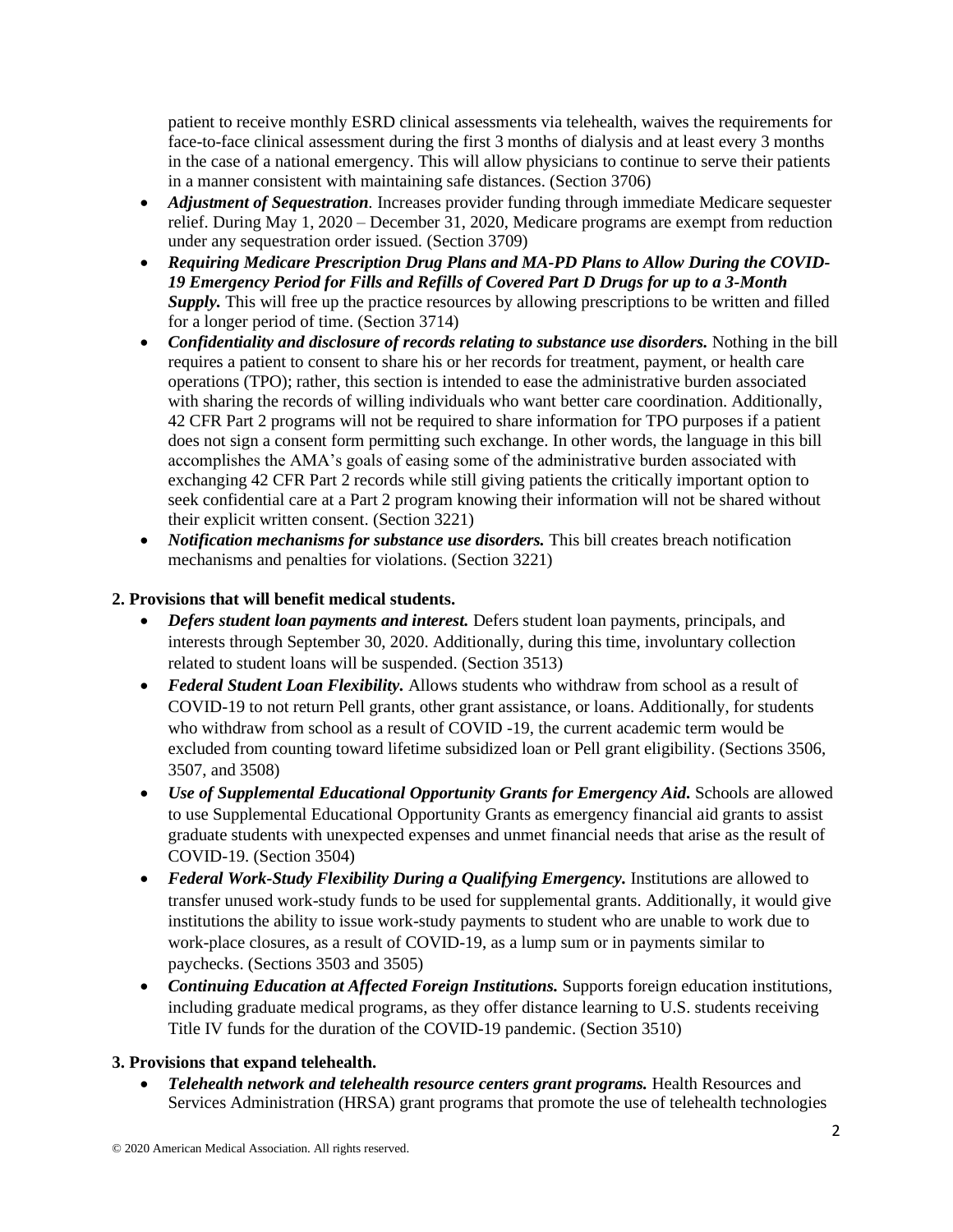for health care delivery, education, and health information services are included with a specific emphasis on rural health centers. The use of telehealth in rural or medically underserved communities offers providers more flexibility to screen, monitor care, or treat their patients with, or at risk of contracting, COVID-19 while avoiding exposure to others. (Section 3212)

- *Exemption for telehealth services.* A high deductible health plan may include telehealth services for free and continue to be characterized as a high deductible health plan. (Section 3701)
- *Increasing Medicare Telehealth Flexibilities During Emergency Period.* The HHS Secretary has the authority to waive requirements during a national emergency and has allowed for increased Medicare telehealth flexibility and uses during COVID-19 pandemic. (Section 3703)
- *Enhancing Medicare Telehealth Services for Federally Qualified Health Centers and Rural Health Clinics during Emergency Period.* The Secretary allows for enhanced use of telehealth in Medicare for federally qualified health centers (FQHCs) and rural health clinics during the emergency period. Payment for these services can be determined by the Secretary or can be comparable to the telehealth rates currently paid for similar services. (Section 3704)
- *Temporary Telehealth Provisions.* There is also a temporary waiver of the requirement for faceto-face visits between home dialysis patients and physicians. (Section 3705) Telehealth may be used to conduct face-to-face encounters prior to recertification of eligibility for hospice care. (Section 3706) Remote patient monitoring for home health services will also be considered. (Section 3707)

## **4. Other noteworthy provisions.**

- *Supplemental awards for health centers.* Grants up to \$1.32 billion will be awarded to supplement funds to health centers specifically for the detection, treatment, prevention and diagnosis of COVID-19. (Section 3211)
- *Rural health care services outreach, rural health network development, and small health care provider quality improvement grant programs.* Reauthorizes HRSA grant programs to strengthen rural community health by focusing on quality improvement, increasing health care access, coordination of care, and integration of services. The rationale is, rural residents are disproportionately older and more likely to have a chronic disease, which could increase their risk for more severe illness if they contract COVID-19. (Section 3212)
- *Increasing Access to Post-Acute Care During Emergency Period.* Waives the inpatient rehabilitation facility (IRF) 3-hour rule which requires that patients at an IRF receive at least 3 hours of therapy a day. Exceptions to the long-term care hospital payment rules are also included. (Section 3711)
- *Anti-discrimination relating to substance use disorders (SUD).* Includes stronger antidiscrimination protections than previous 42 CFR Part 2 alignment bills. Specifically, the bill includes anti-discrimination protections related to health care, employment, housing, access to courts, and social services for individuals whose SUD information is disclosed pursuant to inadvertent or intentional disclosure of such records. (Section 3221)
- *Prosecution protection relating to substance use disorders.* Includes stronger protections than previous 42 CFR Part 2 alignment bills. The bill prohibits a SUD record or any testimony relaying the information it contains from being used in civil, criminal, administrative, or legislative proceedings conducted by any Federal, State, or local authority absent patient consent or an appropriately authorized court order. (Section 3221)
- Confidentiality and disclosure of records relating to substance use disorder. Modifies the statute underlying 42 CFR Part 2 by permitting sharing of SUD records for purposes of TPO as allowed by HIPAA following a patient's initial written consent. A 42 CFR Part 2 program may rely on this one-time initial consent to share Part 2 records for TPO purposes as permitted by HIPAA until a patient revokes his or her consent in writing. Other covered entities, including